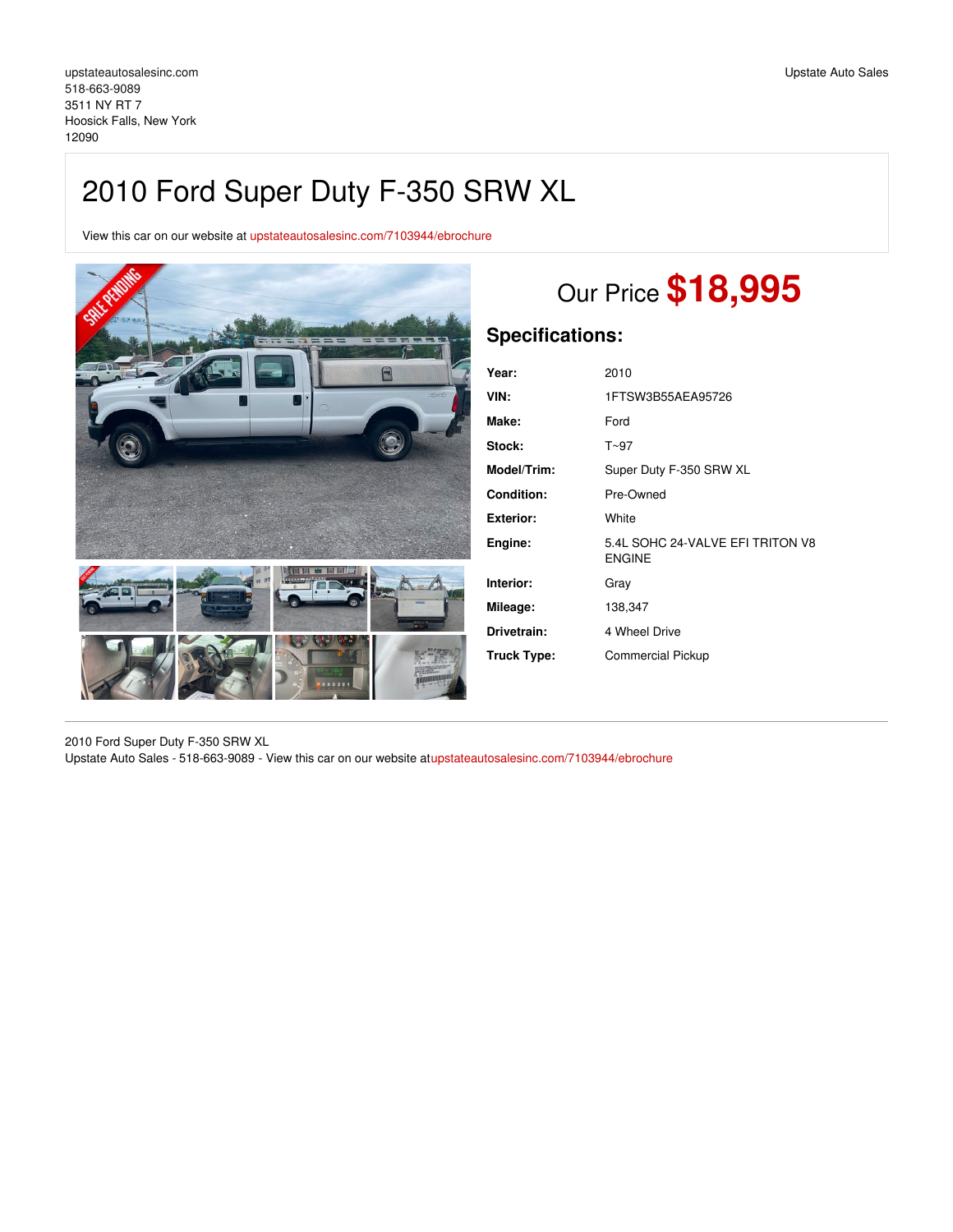

2010 Ford Super Duty F-350 SRW XL

Upstate Auto Sales - 518-663-9089 - View this car on our website a[tupstateautosalesinc.com/7103944/ebrochure](https://upstateautosalesinc.com/vehicle/7103944/2010-ford-super-duty-f-350-srw-xl-hoosick-falls-new-york-12090/7103944/ebrochure)

## **Installed Options**

### **Interior**

- (4) air registers w/positive shut-off- Air conditioning- Auxiliary pwr point
- Black instrumentation -inc: tachometer, speedometer, oil pressure, coolant temp, fuel gauge, indicator lights, message center w/odometer, trip odometer, engine hour meter, warning messages, voltmeter, distance-to-empty, average fuel economy
- Black vinyl full-floor covering- Carpet delete- Color-keyed cloth headliner
- Color-keyed molded door trim panel-inc: hard armrest, grab handle, reflector
- Color-keyed scuff plates- Dash-top tray- Driver & front passenger grab handles
- Dual color-keyed cloth sunvisors-inc: driver-side map pocket, passenger-side mirror insert
- Dual color-keyed coat hooks
- Front door operated dome lamp w/time delay off & IP switch
- Front passenger-side roof ride handle- Front/rear map lamps- Glove box
- HD vinyl bench seat w/recline & integrated armrest -inc: cupholders in armrest (w/213 ESOF Transfer Case, REQ: 445 or 447 Manual Trans)
- Instrument panel mounted storage bin & trash bag hook Rear armrests w/cupholders
- Rear seating roof ride handles- SecuriLock anti-theft ignition
- Vinyl forward-fold rear bench seat

#### **Exterior**

- (4) 17" argent painted steel wheels w/painted hub covers & center ornaments
- (5) LT245/75R17E all-season BSW tires- Black door handles- Black painted grille
- Black painted rear bumper
- Black painted steel front bumper w/grained mold-in-color top cover
- Box-rail & tailgate top-edge moldings- Front fender vents
- Front/rear license plate brackets- Full-size spare tire w/lock & carrier
- Interval windshield wipers- Manual telescoping trailer tow mirrors w/manual glass
- Pickup box/cargo lights- Removable locking tailgate w/black handle & Tailgate Assist
- Sealed beam halogen headlamps- Solar tinted glass